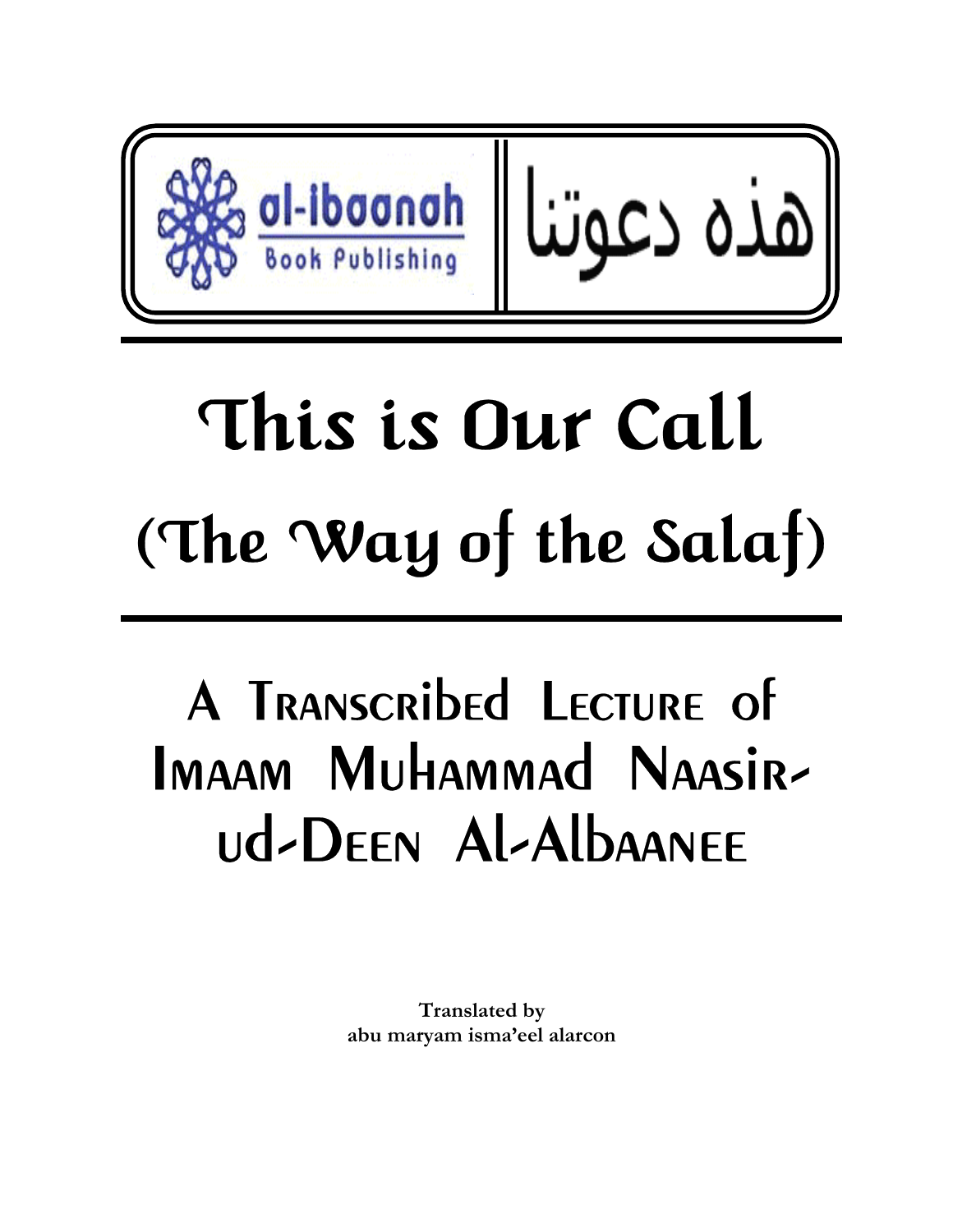

## **© Copyright Al-Ibaanah Book Publishing, USA Published On-Line for Free Distribution**

### **First Edition: January 2004**

**Note:** This document is an on-line book publication of www.al-ibaanah.com. This book was formatted and designed specifically for being placed free on the Internet. Al-Ibaanah Book Publishing allows for this document, in its present form and with no alterations, to be distributed, printed, photocopied, reproduced and/or disbursed by electronic means *for the purpose of spreading its content and not for the purpose of gaining a profit,* unless a specific request is sent to the publishers and permission is granted. Anyone wishing to quote from this document must give credit to the publisher.

**About the Book:** This is a translated transcription of a lecture delivered by Imaam Al-Albaanee (*rahimahullaah*) that was recorded and distributed under the title *"Hadhihi*  **Da'watunaa**" (This is Our Call). The present translation was translated directly from the Arabic audio.

In this lecture, Imaam Al-Albaanee explains the basis of the Salafee Manhaj, which is following the way, understanding and practical application of the Salaf, who were namely the first three generations of Muslims: The Sahaabah, Taabi'een and Atbaa' at-Taabi'een. They are the ones referred to in the Prophet's saying: **"The best of mankind is my generation, then those that come after them, then those that come after them."**

This is the basis that distinguishes the true call to Islaam from all other false and erroneous calls, regardless if they claim to be "upon the Qur'aan and the Sunnah." Al-Albaanee goes into depth discussing this fact, that one cannot truly understand and apply the Qur'aan and Sunnah unless he follows the understanding and application of the Salaf. We ask Allaah to accept this effort and benefit the Muslims with it.

A Publication of **Al-Ibaanah E-Books**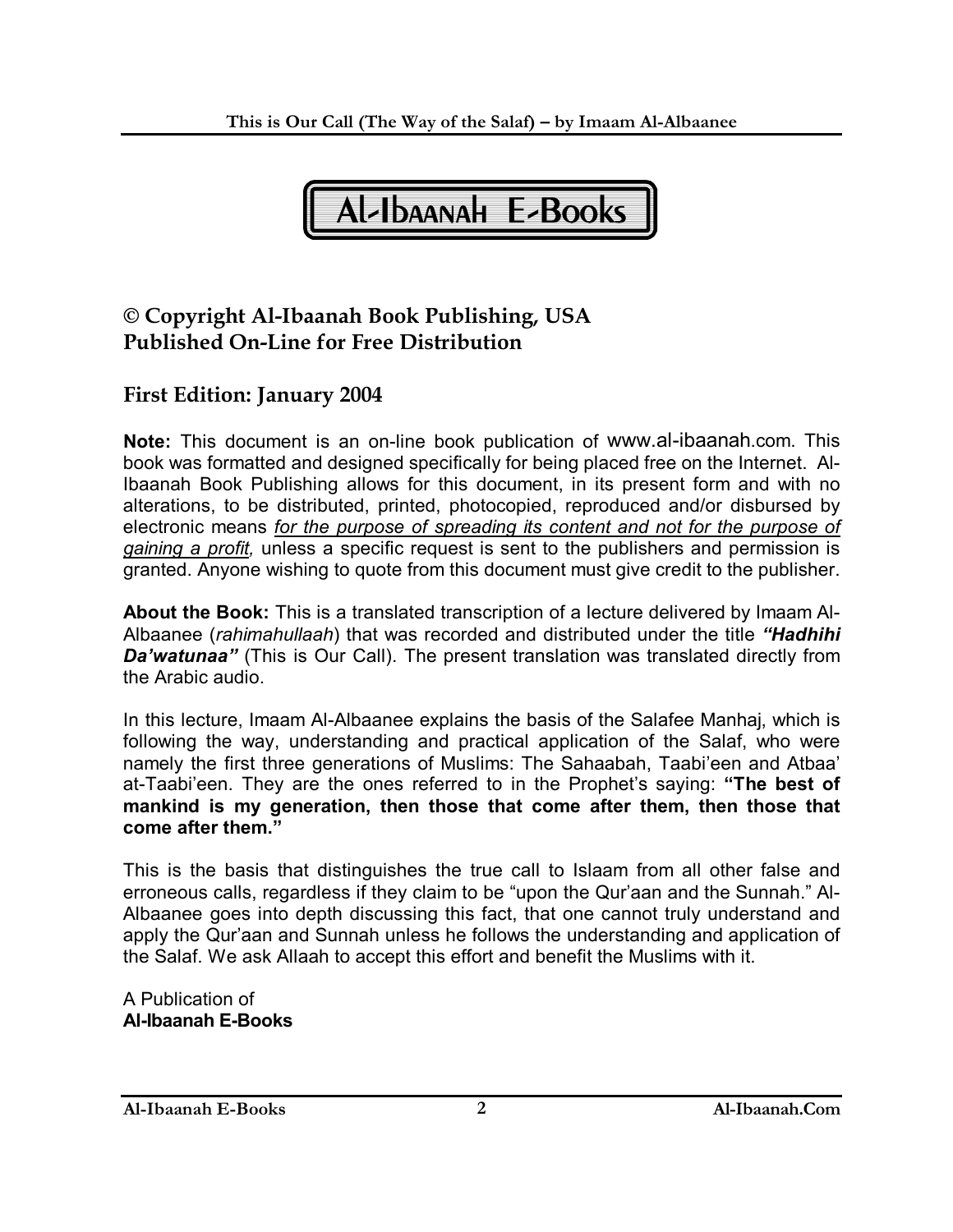# **FROM THE LECTURE**

**Ibraaheem:** In the Name of Allaah, all Praise be to Allaah, and may the peace and blessings of Allaah be on His Messenger ... To proceed: Indeed, Allaah, the Most High, has bestowed on us the blessing of Eemaan (Faith), and He has blessed the whole Muslim *ummah* with the scholars – who are the ones whom Allaah has honored with knowledge - so that they can guide the people unto the way of Allaah and unto the worship of Allaah, *'azza wa jall*. And they are the inheritors of the prophets without a doubt. The reason for our coming here, in sha Allaah, is firstly to please Allaah and secondly to seek knowledge, which will in turn lead us to Allaah's being pleased with us. For by Allaah, this is a joyous occasion, in that we can gather with our Shaikh and our scholar and our great teacher, Shaikh Muhammad Naasir-ud-Deen Al-Albaanee.

Firstly, on behalf of this community, we would like to welcome our noble Shaikh, and likewise on behalf of everyone listening, especially those students of knowledge, they also all send their welcome and they have the desire to gather today with our noble teacher. And no doubt, all of us have this same desire to listen to the knowledge and wisdom that he has. So let us listen to him in what Allaah has blessed him with from knowledge. Then when our Shaikh decides to close the lecture, the forum will open for questions. But we ask that the questions be written down. Paper is available and being dispersed, in sha Allaah. We repeat again, this is a joyous occasion and we say, Ahlan, welcome, to our noble Shaikh…

**Shaikh:** Ahlan Bikum. Verily all praise is for Allaah, we praise Him, we seek His assistance and we ask for His forgiveness. And we seek refuge in Him from the evils of our selves and the evils of our actions. Whoever Allaah guides, no one can lead him astray and whoever is led astray, no one can guide him. I bear witness that there is no deity worthy of worship except Allaah, alone and with no partner. And I bear witness that Muhammad is His slave and Messenger. To Proceed: Indeed the best speech is the Book of Allaah, and the best guidance is the guidance of Muhammad  $\frac{1}{26}$ . And the worst of matters are those, which are newly invented. And every newly invented matter is an innovation. And every innovation is a misguidance and every misguidance is in the Hellfire.

I thank the brother, Ustaadh Ibraaheem, for his words and for his praise. And I have nothing to say in response to that except to follow the example of the first Khaleefah, Abu Bakr As-Siddeeq, *radyAllaahu 'anhu*, who was the first true Khaleefah of Allaah's Messenger  $\frac{1}{20}$  with due right. But nevertheless, when he would hear someone praise him with something good and he believed that this praise, regardless of who it came from, was done in exaggeration - and this was while he was the Khaleefah of Allaah's Messenger and deserving of it - nevertheless - [some crying occurs] - nevertheless, he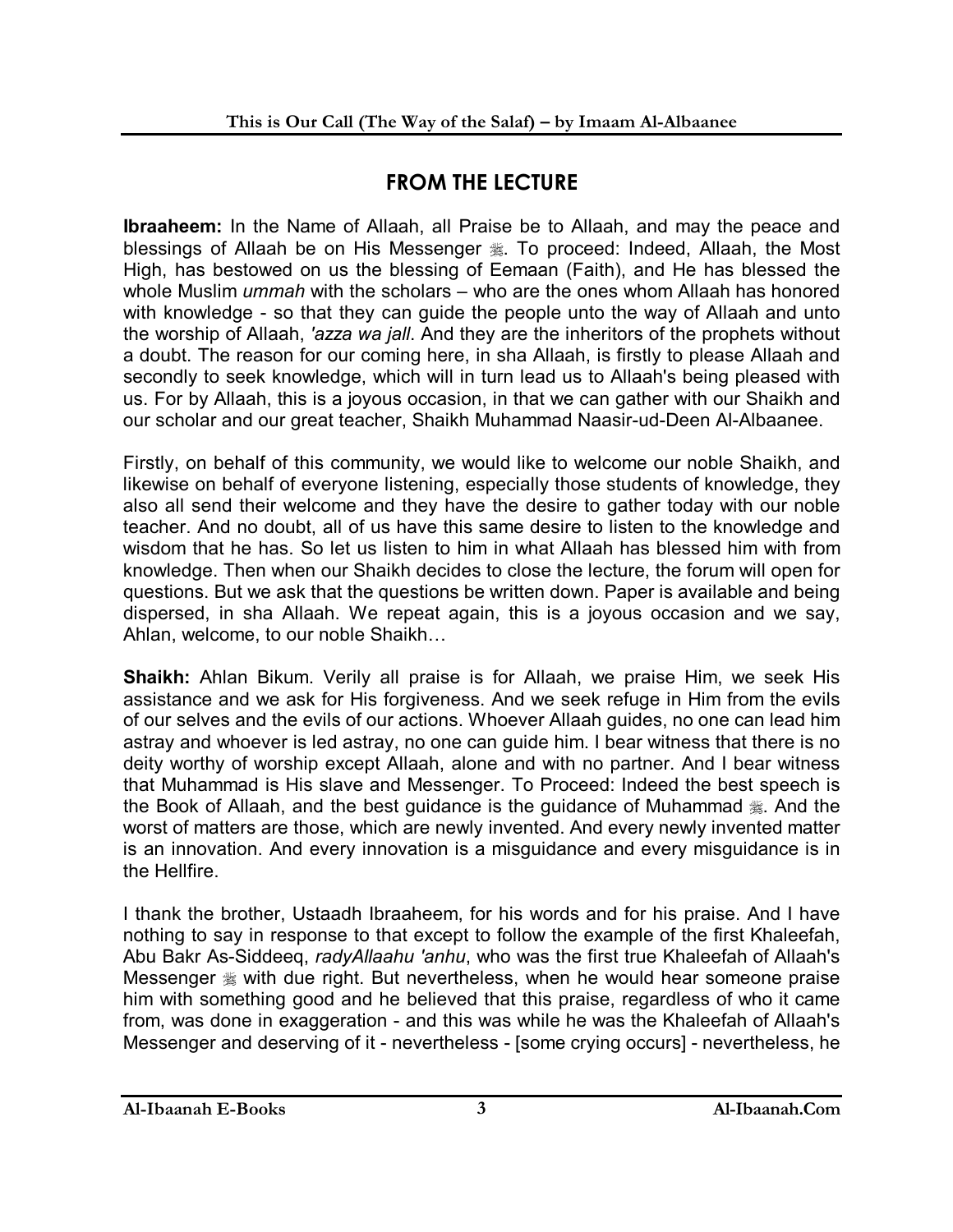would say: **"O Allaah, do not hold me accountable for what they say (about me). And make me better than what they perceive (me to be). And forgive me for what they don't know (about me)."** This is what the great As-Siddeeq would say. So what should those of us who come after him say? I say, following his example: **"O Allaah, do not hold me accountable for what they say (about me). And make me better than what they perceive (me to be). And forgive me for what they don't know (about me)."**

I will add to this by saying that I am not that person that was described in what you just heard previously from our noble brother Ibraaheem. But rather I am only a student seeking knowledge, not anything else. And it is upon every student to abide by the hadeeth of the Prophet  $\ast$ : "Convey from me even if it is only one ayah. And **narrate from the (stories) of the Tribe of Israa'eel for there is no harm. And whoever lies on me intentionally, then let him find his seat in the Hellfire."**

So based on this hadeeth and complying with this great prophetic text, as well as other texts from the Book of Allaah and the Hadeeth of Allaah's Messenger , we take on the task of conveying to the people what they lack knowledge of. But this does not mean that we have turned into something like that which is found in the good thoughts that (some of) our brothers hold for us. The matter is not such. This is the reality that I feel deep down in my heart. Whenever I hear this kind of talk, I am reminded of the old proverb, which is well known amongst the scholars:

"Verily, the small bird (*bughaath*) in our lands has now become an eagle."

Some people are unaware of what is intended by this statement or by this proverb. The *bughaath* is a small bird that is worthless - but this small bird becomes like an eagle to the people - due to their ignorance…

This proverb is true about many of the people who call to Islaam, whether upon truth and correctness or upon error and falsehood. But Allaah knows that the entire Muslim world is void - except for very, very few individuals, whom it is correct to say about them that "So and so is a scholar." As is stated in the authentic hadeeth, reported by Imaam Al-Bukhaaree in his Saheeh, from the report of 'Abdullaah bin 'Amr Ibn Al-'Aas, *radyAllaahu 'anhu*, who said: Allaah's Messenger  $\frac{1}{26}$  said:

**"Verily, Allaah will not snatch away the knowledge from the chests of the scholars, but rather He will take away the knowledge by taking away the scholars. Until there does not remain any scholar** - this is the point - **until there does not remain any scholar, the people will take ignorant leaders, who will be**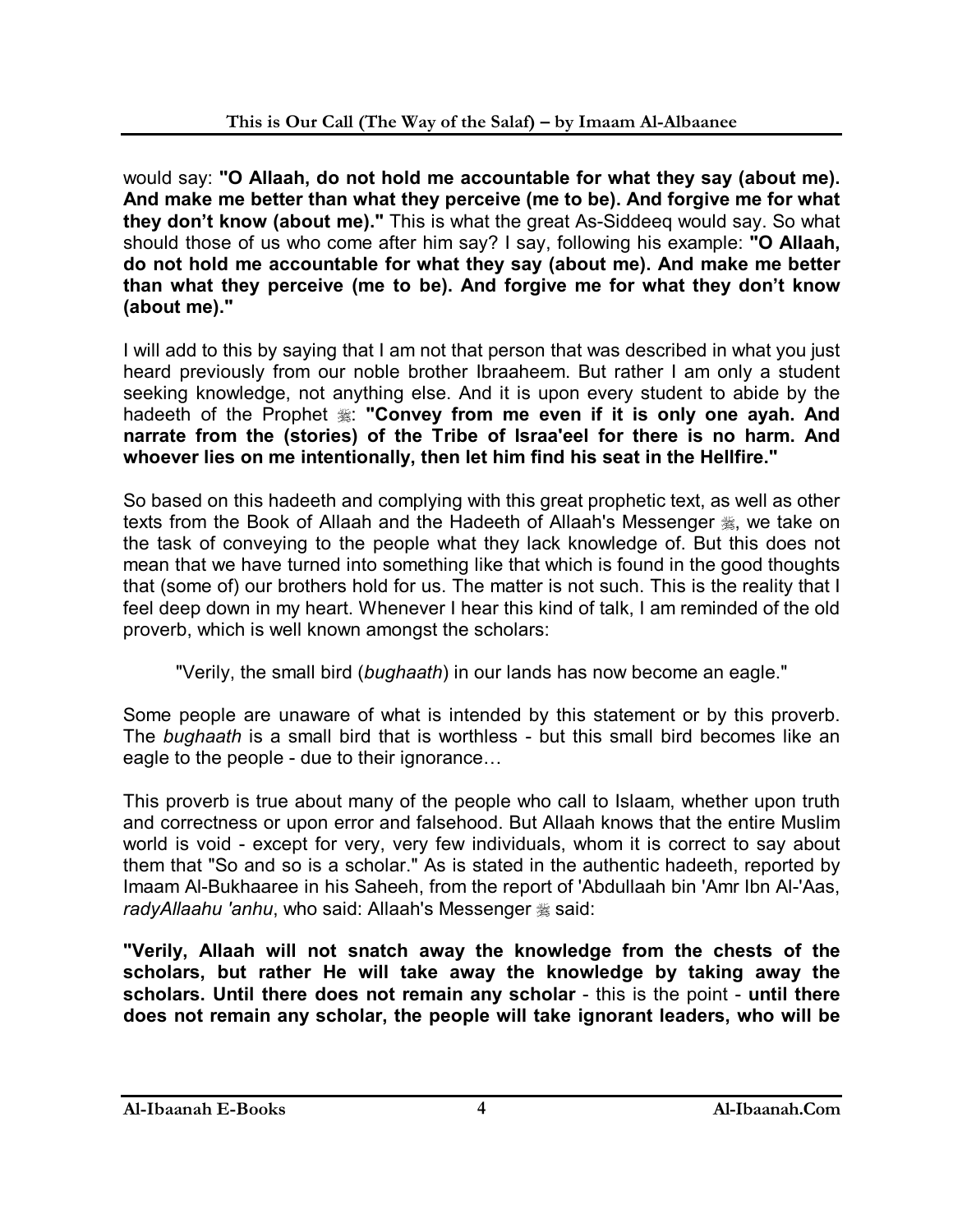#### **asked questions and then give fatwa (religious rulings) without knowledge. So they will go astray and cause others to go astray."**

When Allaah wants to take away the knowledge, He will not snatch it away from the hearts of the scholars, such that the scholar becomes like someone who never learned anything in the first place, no. This is not from the Sunnah (way) of Allaah when dealing with His servants, especially His righteous servants - to take away the knowledge that they have acquired for the sake of Allaah, *'azza wa jall*…. Allaah is just and fair in His rulings - He does not snatch the knowledge away from the hearts of the true scholars. But rather, it is from the Sunnah of Allaah with His creation that He takes away the knowledge by taking away the scholars [i.e. causing them to die], as He did with the chief of all scholars and prophets and messengers, Muhammad ...

#### **"…Until there does not remain any scholar, the people will take ignorant leaders, who will be asked questions and then give fatwa (religious rulings) without knowledge. So they will go astray and cause others to go astray."**

This does not mean that Allaah will leave the earth void of any scholar, through which Allaah's proof can be established upon His servants, but rather it means that the more that time continues to pass, the more that knowledge decreases. And we will continue increasing in this condition of less and deficient knowledge, until there does not remain on the face of this earth, anyone who says: **"Allaah, Allaah."** You hear this hadeeth many times, and it is an authentic hadeeth:

#### **"The Hour will not be established while there remains someone on the face of the earth that says: 'Allaah, Allaah.'"**

From the likes of those people who were mentioned in the last part of the hadeeth: **"until there does not remain any scholar, the people will take ignorant leaders"**  are those leaders who interpret the Qur'aan and the Sunnah with interpretations that are in contradiction to what the scholars - I will not say those of the past only, but also those of the present - were upon. For indeed they use this hadeeth **"Allaah, Allaah"**  as evidence for the permissibility, rather the recommendation of remembering Allaah (making Dhikr) with single words - Allaah, Allaah, Allaah, and so on [as done by the Sufis].

So that no one remains deceived or unaware when they hear this hadeeth with that misinterpretation, I think its proper, even if incidentally, to remind our brothers here that this interpretation is false, firstly, because the hadeeth's explanation is stated in another report from Allaah's Messenger  $\frac{4}{36}$ . And secondly, if this interpretation were correct, there would be an indication of it in the actions of our pious predecessors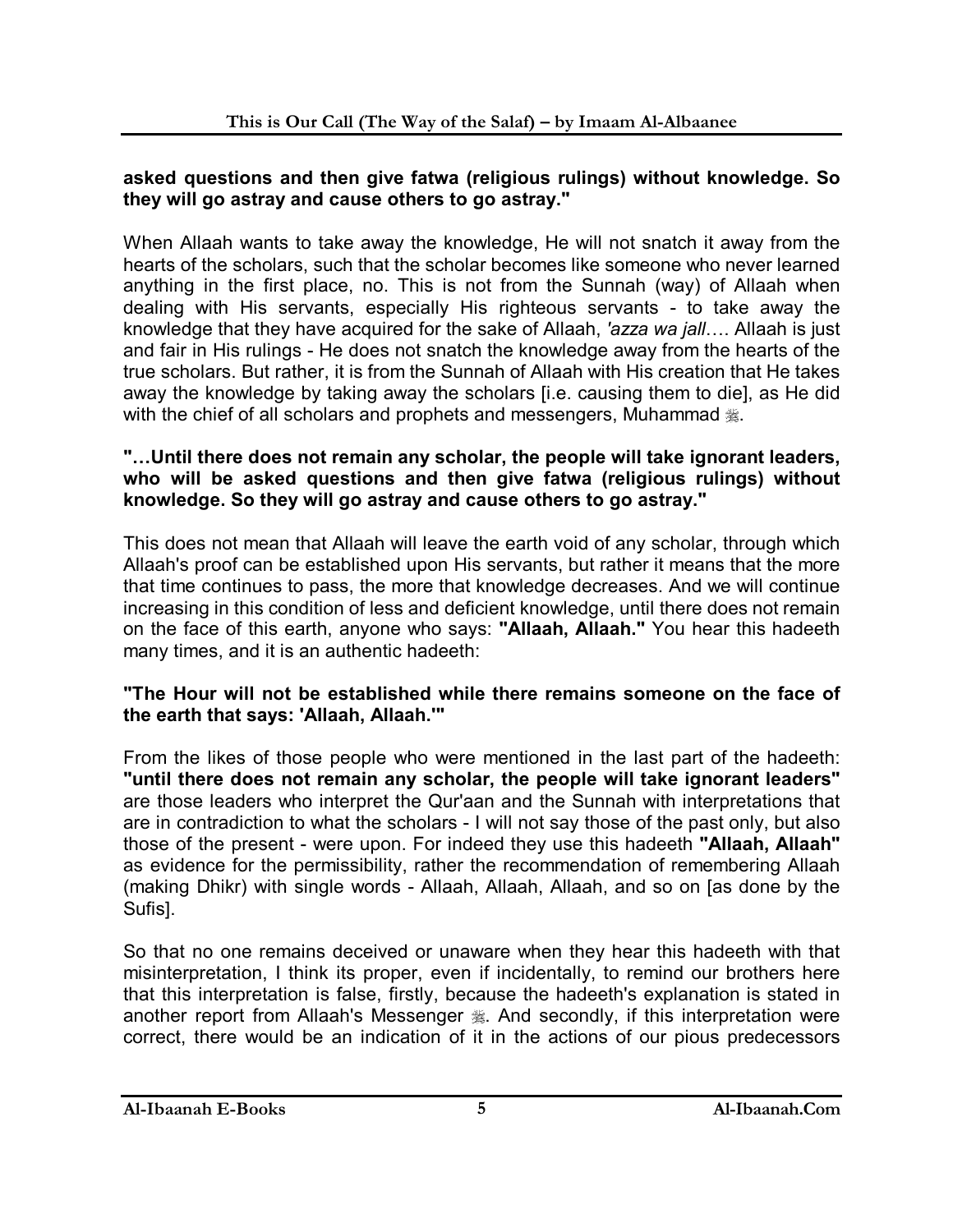(Salaf As-Saalih), may Allaah be pleased with them. So if they did not do it - their rejection of acting on this interpretation indicates the falsehood of this kind of interpretation. So how will it be for you if the other report of the hadeeth is added, and the gist of it, as is commonly said, is that Imaam Ahmad, *rahimahullaah*, reported this hadeeth in his Musnad with an authentic chain of narration, with the wording:

#### **"The Hour will not be established while there remains someone on the face of the earth that says: "Laa Ilaaha Illaa Allaah."**

So this is what was intended in the first hadeeth, where the word **"Allaah"** is shown in repetition. The point is that today, the world unfortunately is void of those scholars who used to fill the earth with their extensive knowledge and who would spread it amongst the people. So today it has become like the saying goes

> "*When they were counted they were so few But today they have become less than that few*."

So we hope from Allaah, *'azza wa jall*, that He make us from among the seekers of knowledge who truly take from the scholars' example and who honestly follow their way. This is what we hope from Allaah *'azza wa jall* - that He make us from among those students who follow that way, about which the Messenger  $\frac{1}{2}$  said: "Whoever **treads a path, by which he seeks knowledge, Allaah will make a path for him to Paradise."** 

This leads us into discussing the topic of this knowledge, which has been mentioned in the Qur'aan in many, many places, such as Allaah's saying:

قُلٌ هَلٌ يَسۡتَوىٰ ٱلَّذِينَ يَعۡلَمُونَ وَٱلۡٓذِينَ لَا يَعۡلَمُونَّ

**"Are those who have knowledge equal to those who do not have knowledge?"**  [Surah Az-Zumar: 9]

And Allaah's saying:

يَـرُفَعِ ٱللَّـهُ ٱلَّـذِينَ ءَامَنُواْ مِنكُمُ وَٱلَّذِينَ أُوتُـواْ ٱلْعِلْـمَ دَرَجَــْتٍّ

**"Allaah will raise in levels those who believe amongst you and those who have been given knowledge."** [Surah Al-Mujaadilah: 11]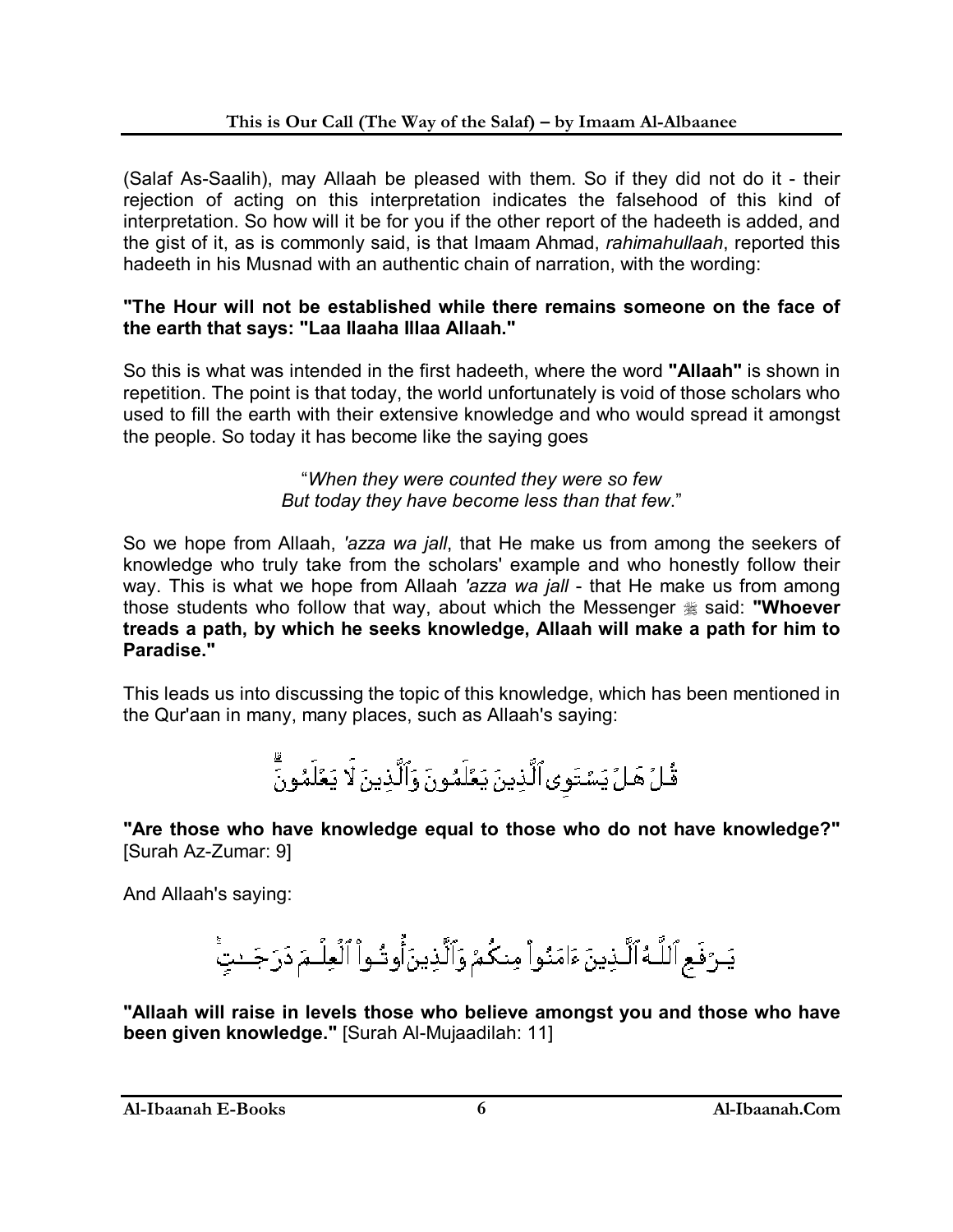What is this knowledge, due to which Allaah has praised those who possess it and act on it, and those who follow the way of these people? The answer is as the Imaam, Ibn Qayyim Al-Jawziyyah, *rahimahullaah*, the student of Shaikh-ul-Islaam Ibn Taimiyyah, *rahimahullaah*, said:

"*Knowledge is: (what) Allaah said, (what) His Messenger said, (and what) the Companions said. This is not something false. Knowledge is not that we rush into disagreements foolishly between the Messenger and between the opinion of a Faqeeh (scholar). Nay, and we do not deny and negate the Attributes (of Allaah) just out of fear of falling into tashbeeh and tamtheel*."

So we take the definition of knowledge from this statement and this poem, which we rarely hear among the verses of the poets, since the poetry of the scholars is not like the poetry of the poets. So this man (Ibn Al-Qayyim) was a scholar, and he also wrote good poetry. So he said: Knowledge is what Allaah said, at the first level, then what the Messenger of Allaah said, at the second level, then what the Companions said, at the third level. The words of Ibn Al-Qayyim remind us of a reality that is extremely important, and which is often neglected by a large majority of Callers who are spread throughout the lands today in the name of calling to Islaam. What is this reality? What is well known to all of these callers is that Islaam consists of: The Book of Allaah and the Sunnah of Allaah's Messenger  $\ddot{\text{m}}$ . This is the truth and there is no doubt about it, however it is deficient.

Ibn Al-Qayyim noted this deficiency in his lines of poetry, which we just mentioned. That is why after mentioning the Qur'aan and the Sunnah, he mentions the Companions. **"Knowledge is:(what) Allaah said, (what) His Messenger said, (and what) the Companions said…"**

Nowadays, it is very rare that we hear someone mention the Companions when mentioning the Qur'aan and the Sunnah. And as we all know, they are at the head of the Salaf As-Saalih (pious predecessors), of whom the Prophet  $\frac{4}{36}$  spoke of in his saying, which has been reported by many Companions:

#### **"The best of mankind is my generation…"**

And do not say what many of the callers nowadays say: "The best of generations." This phrase "the best of generations" has no source in the Sunnah. The authentic Sunnah, which is stated in the two Saheeh collections (of Al-Bukhaaree and Muslim) and other hadeeth references all report the hadeeth with the wording: **"The best of**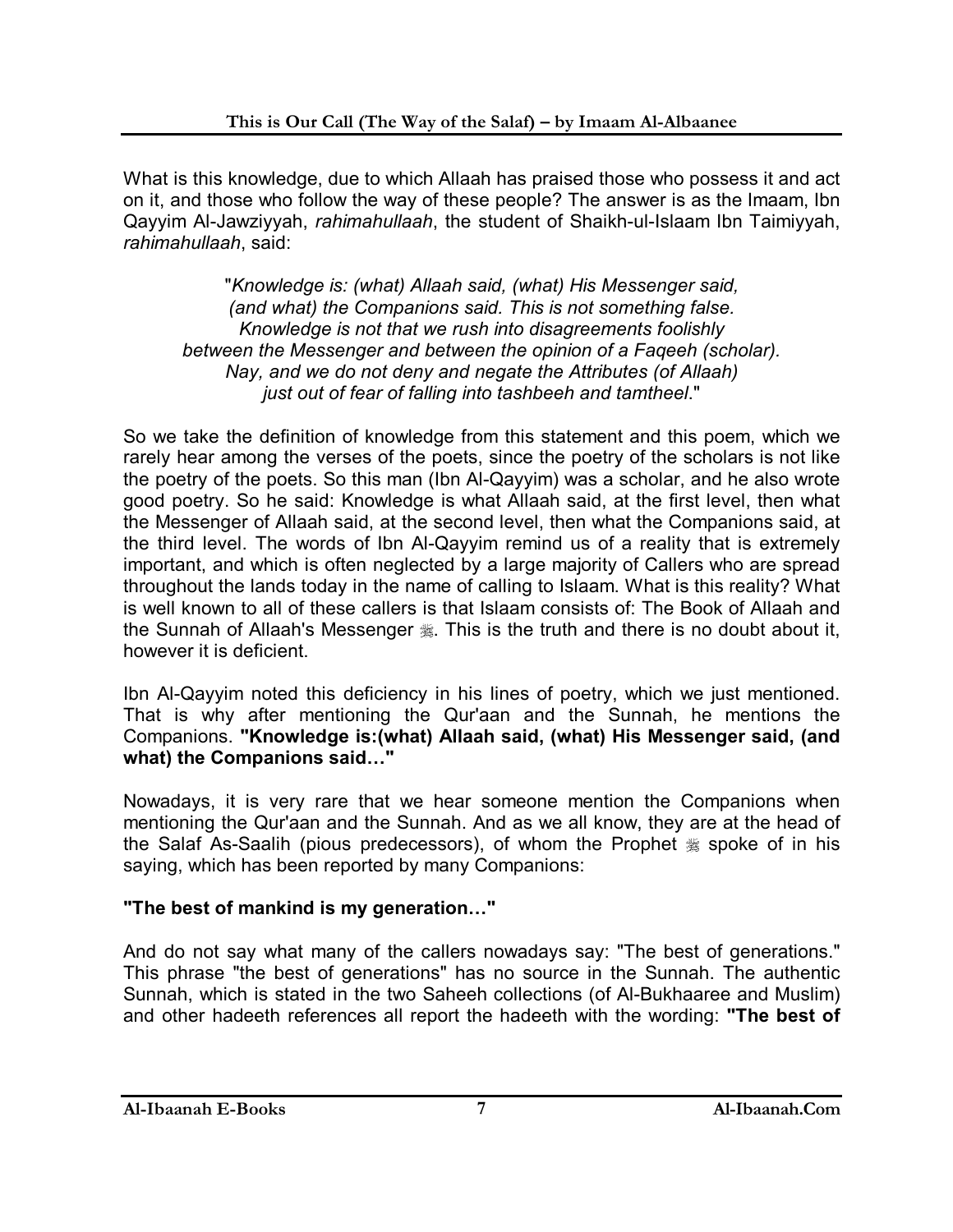#### **mankind is my generation, then those that come after them, then those that come after them."**

Imaam Ibn Qayyim Al-Jawziyyah has linked these Companions - who are at the head of the three generations that have received testimony for their excellence - to the Book and the Sunnah. So was this link that he made an opinion of his, or a scholarly deduction and conclusion, which are all prone to error. The answer is no, it is not from his scholarly deduction or his conclusions, of which it is possible that error can come into them, but rather it is based on the Book of Allaah and the Hadeeth of Allaah's Messenger  $\frac{1}{26}$ . As for the Qur'aan, then there is the saying of Allaah, *'azza wa jall*:

وَمَن يُشَاقِقِ ٱلرَّسُولَ مِنْ بَعُدِ مَا تَبَيَّنَ لَهُ ٱلْهُدَىٰ وَيَتَّبِعُ غَيْرَ سَبِيل ٱلۡمُؤۡمِنِينَ شُوَلِّهِۦ مَا تَـوَلَّىٰۖ وَنُصُلِهِۦ جَهَنَّمۡٓ وَسَآءَتُ مَصِيرًا ۞

**"And whoever opposes the Messenger after the guidance has been made clear to him, and he follows a way other than the Way of the Believers, We will turn him to what He has chosen and land him in Hell - what an evil destination."** [Surah An-Nisaa: 115]

**"And he follows a way other than the Way of the Believers "** - Our Lord did not stop short in this ayah, and if He would have, the ayah would still be correct and true. He did not say: "And whoever opposes the Messenger after the guidance has been made clear to him, We will turn him to what He has chosen and land him in Hell - what an evil destination."

Instead, due to His infinite wisdom, He included **"And he follows a way other than the Way of the Believers"** - and this is what we are focusing on explaining now. **"And whoever opposes the Messenger after the guidance has been made clear to him, and he follows a way other than the Way of the Believers, We will turn him to what He has chosen and land him in Hell - what an evil destination."** [Surah An-Nisaa: 115]

I hope that this ayah becomes firmly grounded in your minds and in your hearts, and I hope that you don't forget it, because it is the truth. And through it, you will be saved from deviating by drifting away to the right or to the left and you will be saved - even in one aspect or some issue - from falling into one of the sects that are not saved, or one of the deviant sects. This is because the Prophet  $\frac{4}{36}$  said in the well-known hadeeth, which I will abridge in order to get the part relevant to our discussion: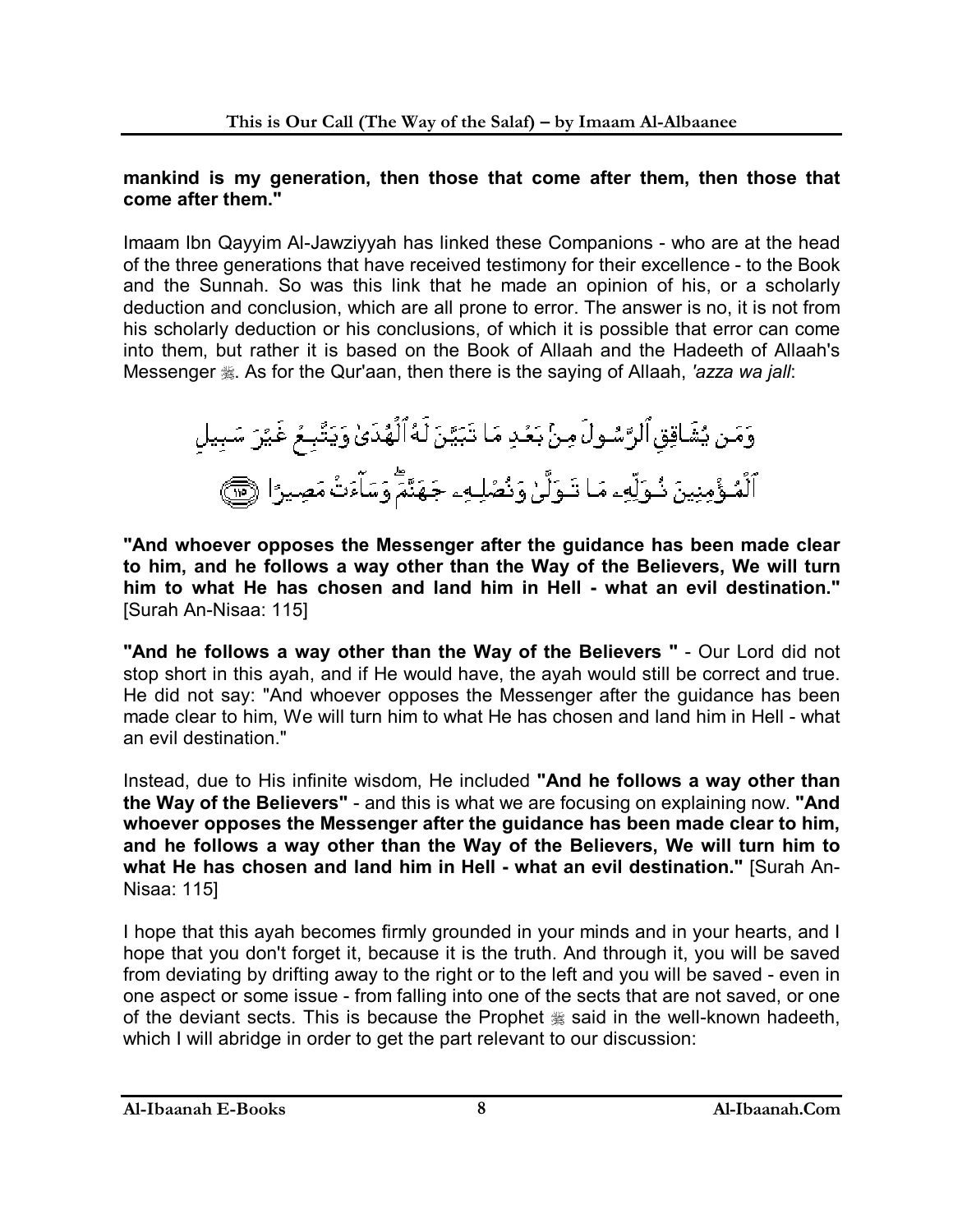**"And my ummah will divide into seventy-three sects - all of them will be in the Hellfire, except one".** They said: "Which one is it, O Messenger of Allaah?" He said: **"It is the** *Jamaa'ah***."** 

The *Jamaa'ah* is the **"Way of the Believers."** So the hadeeth - if it is not a direct revelation from Allaah to the heart of the Prophet  $\frac{4}{36}$ , then it must be derived from the previously mentioned ayah. **"And he follows a way other than Way of the Believers."** So if the person who **"opposes the Messenger"** and **"follows a way other than Way of the Believers"** is threatened with the Hellfire, then the opposite is also correct, so whoever does follow the **"Way of the Believers"**, then he is promised Paradise, and there is no doubt about this. So then, when the Messenger of Allaah  $\frac{4}{36}$ responded to the question about which group was the saved sect, he said: **"the**  *Jamaa'ah***."** So then the *Jamaa'ah* is the group of Muslims. Then there is stated in another narration of this hadeeth, what supports this understanding, in fact, it adds more clarification and explanation to it. The Prophet  $*$  said:

#### **"It is that which I and my Companions are upon."**

**"My Companions"** then refers to the **"Way of the Believers."** So when Ibn Al-Qayyim mentioned the Companions in his lines of poetry that we stated before, he only took that understanding from the ayah we just stated and this hadeeth. There is also the well-known hadeeth of Al-'Irbaad bin Saariyah, *radyAllaahu 'anhu*, which I will also shorten to mentioning only the part that is relevant to our discussion, so that we have enough time to take questions later. He  $*$  said:

#### **"So stick to my Sunnah and the Sunnah of the rightly-guided Khaleefahs after me."**

So here we find the same example as the hadeeth we just mentioned before this one and also the previous ayah. The Messenger  $*$  did not say "Stick to my Sunnah" only, but rather he connected to his Sunnah, the Sunnah of the rightly guided Khaleefahs. So here we say, especially in these times in which we find conflicting views, and ideologies and *madhaahib* (schools of thought), and in which there are many parties and groups, such that many of the Muslim youth began to live in confusion. He doesn't know to which group he should ascribe himself to.

So here we have given the answer from the ayah and the two hadeeth, we just mentioned. Follow the way of the Believers! The way of those believers from present times? The answer is no, we mean the Believers from the past - the first era - the era of the Companions - the Salaf As-Saalih (pious predecessors). These are the people whom we should take as our example and as the ones whom we follow. And there is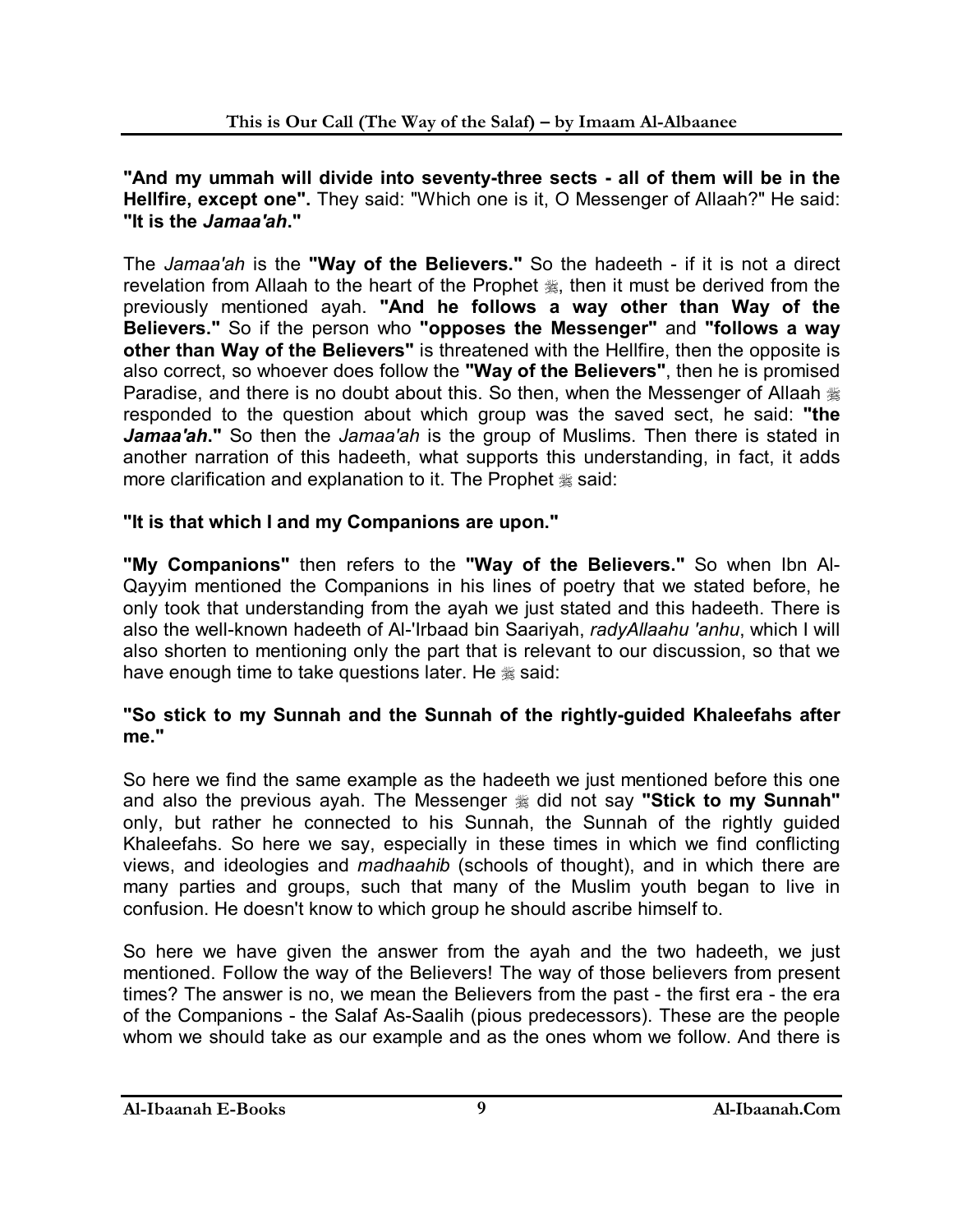absolutely no one equal to them on the face of the earth. Therefore, the essence of our call is based on three pillars - on the (1) Qur'aan, the (2) Sunnah and (3) Following the Salaf As-Saalih (pious predecessors).

So whoever claims that he follows the Qur'aan and the Sunnah, and that he doesn't follow the Salaf As-Saalih, and he expresses in both words and actions: "They are men and we are also men" [i.e. the Companions and them are equal], then this person is in deviance and misguidance. Why - because he did not accept these texts, which we related to you just now. Did he follow the **"Way of the Believers"**? No. Did he follow the Companions of Allaah's Messenger? No. What did he follow? He followed his desire, and he followed his intellect. Is one's intellect infallible and free from error? The answer is no. So then, he is upon clear misguidance. I believe that the reason for the many inherited differences found in the well-known sects of the past and the differing that has just risen recently today is due to the lack of returning back to this third source, which is the Salaf As-Saalih.

So everyone claims to follow the Qur'aan and the Sunnah, and how often have we heard this kind of talk from the youth who are in confusion, when they say: "Ya akhee, these people claim to follow the Qur'aan and the Sunnah and those people claim to follow the Qur'aan and the Sunnah." So what is the clear and decisive distinction? It is the Qur'aan and the Sunnah and the Methodology of the Salaf As-Saalih. So whoever follows the Qur'aan and the Sunnah without following the Salaf As-Saalih, he in fact has not followed the Qur'aan and the Sunnah, rather he has only followed his intellect, if not his desire.

I will present some examples to clarify this issue - rather this important point, which is (following) the methodology of the Salaf As-Saalih. There is a statement reported from Al-Farooq, 'Umar Ibn al-Khattaab, *radyAllaahu 'anhu*, in which he says: "If the people of innovation and desires debate you with the Qur'aan, then debate them with the Sunnah…"

What led 'Umar, *radyAllaahu 'anhu*, to make such a statement? It was due to Allaah's saying, in which He is speaking to the Prophet  $\frac{1}{2}$ .

وَأَنزَلْنَآ إِلَيۡكَٱلذِّكۡرَ لِتُبَيِّنَۚ لِلنَّاسِ مَا ذُرِّلَ إِلَيۡهِمۡوَلَعَلَّهُمۡ يَتَفَكَّرُونَ

**"And We revealed the** *dhikr* **(reminder, Sunnah) so that you (O Muhammad) may give an Explanation to the people of what was (already) revealed to them."**  [Surah Nahl: 44]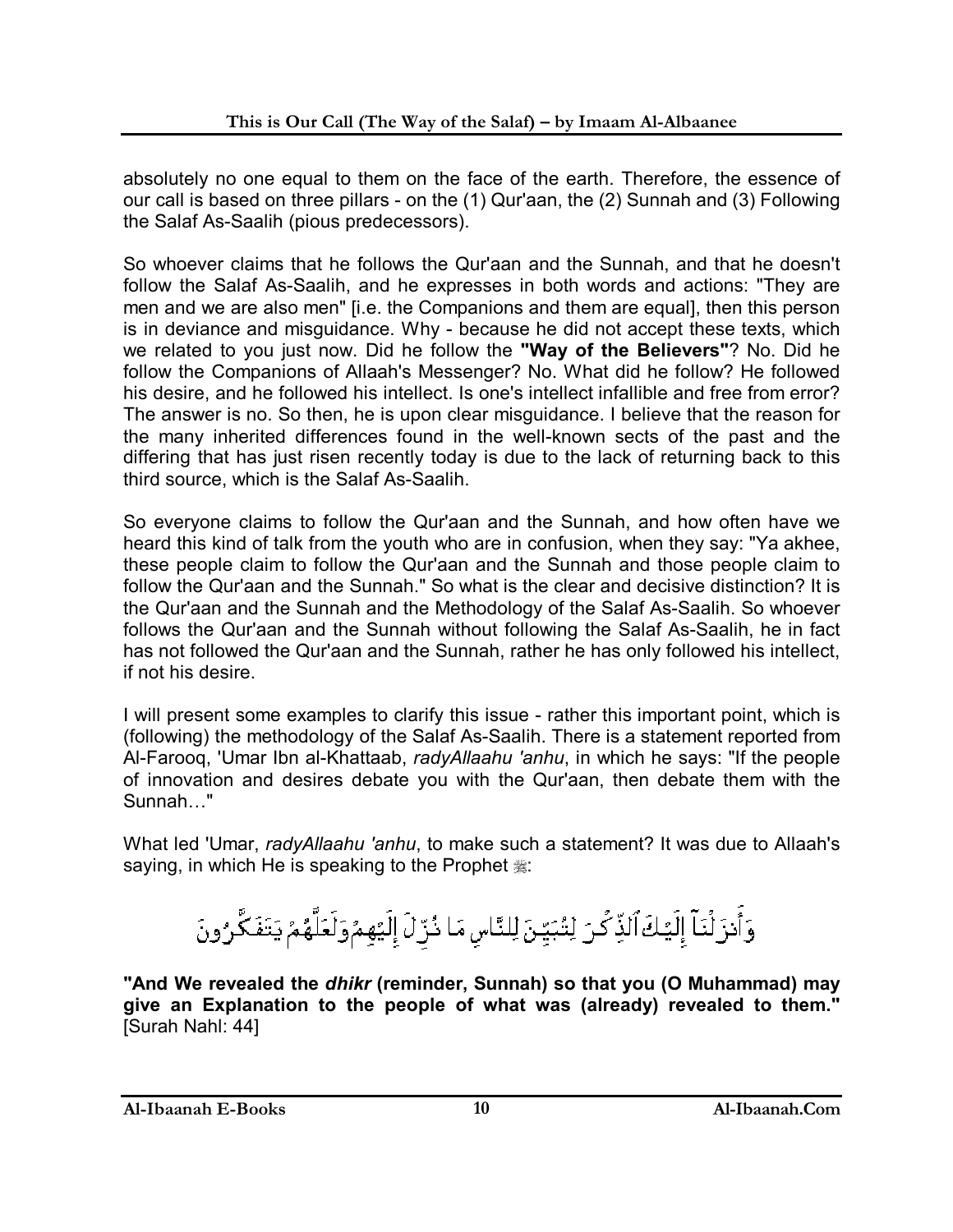Is a Muslim, who is firmly grounded in Arabic, knowing its rules and grammar, is this person able to understand the Qur'aan without using the Way of our Messenger  $\frac{162}{27}$ ? The answer is no. And if this is not so, then Allaah's saying **"so that you (O Muhammad) may give an Explanation to the people of what was (already) revealed to them"** would have no significance. And Allaah's Speech is void of having any insignificance in it. Therefore, whoever seeks to understand the Qur'aan through other than the Way of the Messenger , he has gone far astray.

Furthermore, is this same person (mentioned above) able to understand the Qur'aan and the Sunnah through other than the Way of the Companions of Allaah's Messenger . The answer is also no. This is since, they (the Companions) are the ones who transmitted to us, firstly, the wording of the Qur'aan, which Allaah revealed unto the heart of Muhammad  $\frac{1}{2}$ . And secondly, they transmitted to us, the Prophet's Explanation (of it), which has been mentioned in the previously stated ayah, as well his application of this Noble Qur'aan.

The Prophet's Explanation (of the Qur'aan) can be divided into three categories: 1) Speech, 2) Action and 3) (Silent) Approval. Who are the ones who transmitted his  $\frac{4}{36}$ speech  $(?)$  - his Companions. Who are the ones who transmitted his  $\frac{1}{2}$  actions  $(?)$  - his Companions. Who are the ones who transmitted his  $\frac{1}{2}$  silent approvals (?) - his Companions. So because of this, it is not possible for us to depend solely on our linguistic capacities for understanding the Qur'aan. Rather, we must seek assistance in understanding the Qur'aan. But this does not mean that we have no need for the (Arabic) language in this matter, no.

This is why we firmly believe that the non-Arabic speaking people, who have not mastered the Arabic language, fall into many, many errors. This is especially so, since they fall into this fundamental error of not returning back to the Salaf As-Saalih for understanding the Qur'aan and the Sunnah. I do not mean by the words I stated before that we cannot rely on the (Arabic) language for explaining the Qur'aan. How can this be - for if we want to understand Arabic words, then no doubt we must understand the Arabic language.

Likewise, in order to understand the Qur'aan and the Sunnah, one must know the Arabic language. So we say that the Messenger's  $\frac{1}{20}$  Explanation, which was mentioned in the previous ayah, is divided into three categories: sayings, actions and silent approvals. We will present an example, in order to comprehend that this division is an established fact, which cannot be disputed. Allaah says:

وَٱلسَّارِقُ وَٱلسَّارِقَةُ فَٱقۡطَعُوٓا۟ ۚ أَيۡدِيَهُمَا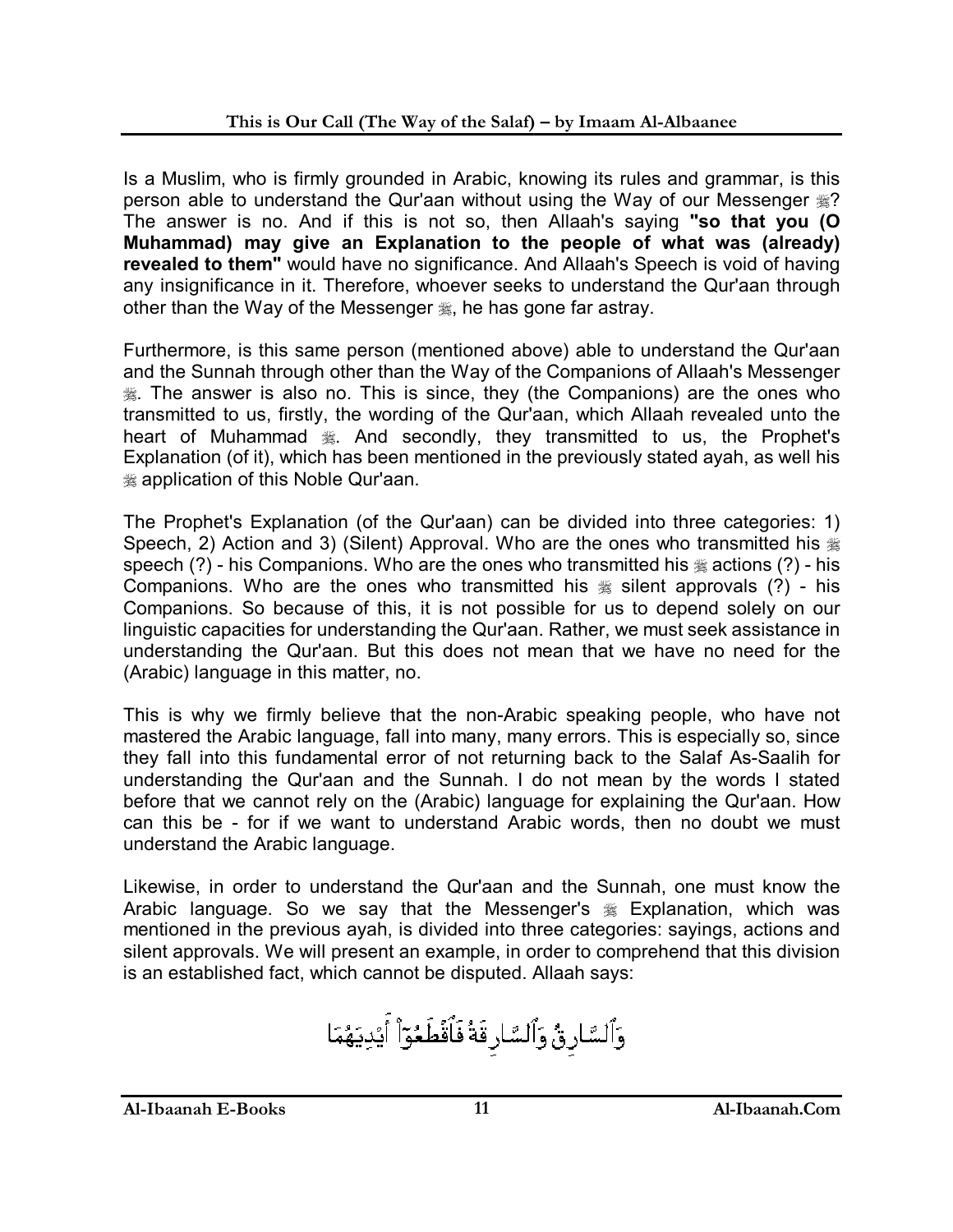#### **"And (as for) the male thief and the female thief, cut off their hands."** [Surah Al-Maa'idah: 38]

Look now at how it is not possible for us to explain the Qur'aan based on the language only. The thief according to the language is someone who steals property from some restricted place, regardless of whether this property has value or not. For example someone steals an egg or a loaf of bread - this according to the (Arabic) language is considered a thief. Allaah says: **"And (as for) the male thief and the female thief, cut off their hands."** Does everyone who steals have to have his hand cut off? The answer is no. Why? It is because the one who is explaining (i.e. the Prophet), who is in charge of explaining that thing which is being explained (i.e. the Qur'aan) has informed us those amongst the thieves whose hands are to be cut off. The one explaining is the Prophet and the thing being explained is the Qur'aan. He  $\frac{4}{36}$  said: "Do not cut off the **hand except for (someone who steals) a quarter of a dinar and what is beyond that."** 

So anyone that steals something that is less than a quarter of a dinar, even if according to the language he is called a thief, he is not considered a thief according to the religious definition. So here, we come upon a knowledge-based reality, which many students of knowledge are unaware of. On one side, we have an Arabic language, which has been passed down through the generations. And on the other side, we have a religious language, that Allaah Himself has termed and defined, which the Arabs - who spoke the language of the Qur'aan (i.e. Arabic), which the Qur'aan was revealed in - were not aware of before. So if the thief is applied according to the (Arabic) language, it covers all of the thieves. But if the thief is mentioned according to the religious terminology, then not all thieves are included, but rather only those who steal what equals a quarter of a dinar and beyond that.

So this is an actual example - it is not possible for us to depend solely on our knowledge of the Arabic language for understanding the Qur'aan and the Sunnah. This is the mistake that many contemporary writers have fallen into nowadays. They place their knowledge of the Arabic language over the Qur'aanic ayaat and the prophetic ahaadeeth. So they interpret these religious texts and come up with innovated interpretations, which the Muslims never heard of in the past.

Due to this, we say, It is an obligation to understand that the true Call to Islaam is based on three fundamental principles and foundations, which are the 1) Qur'aan, 2) the Sunnah and 3) the way and understanding of the Salaf As-Saalih. Therefore the ayah **"And (as for) the male thief and the female thief"** is not to be interpreted according to the linguistic requirements, but rather according to the requirements of

#### **Al-Ibaanah E-Books Al-Ibaanah.Com 12**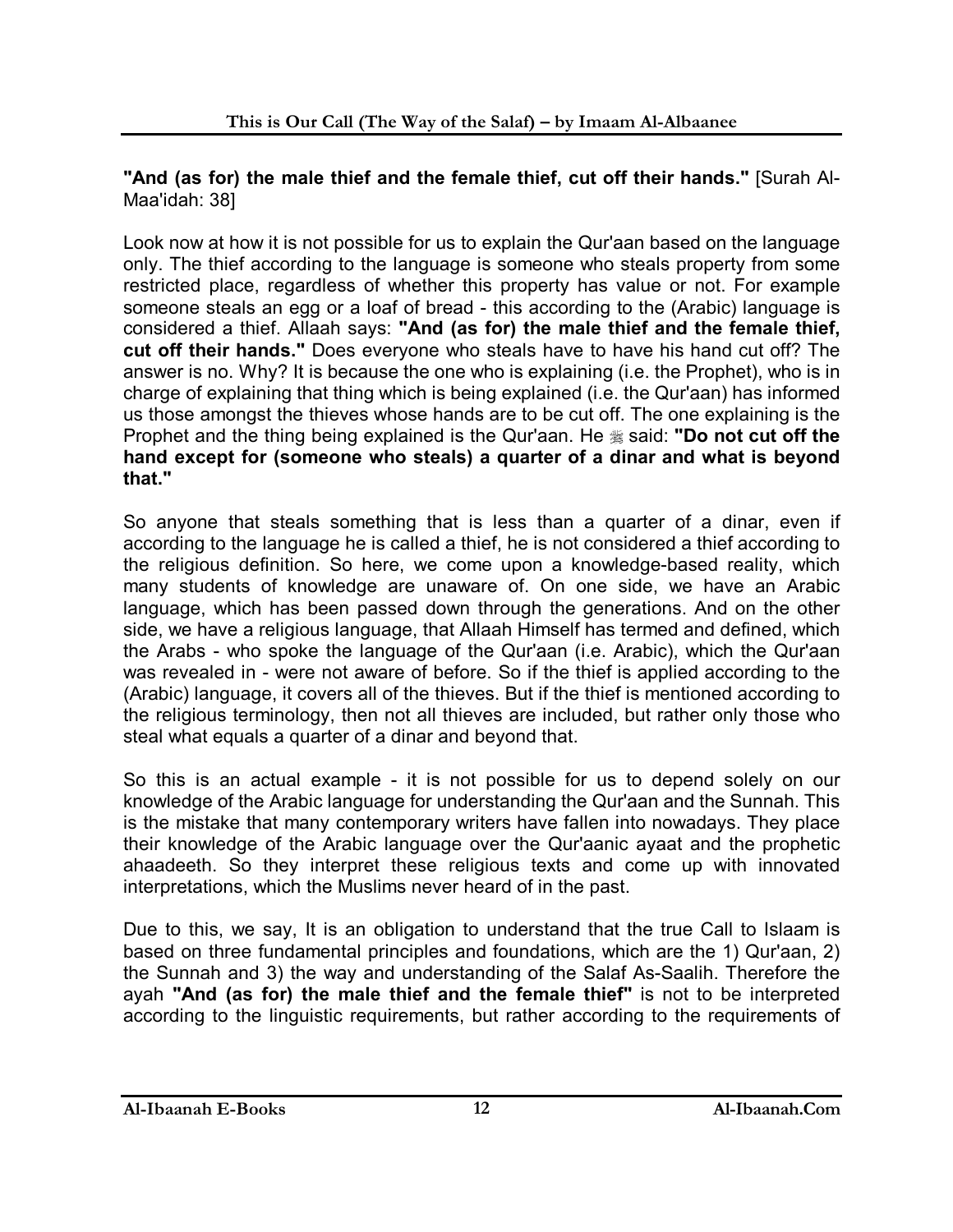the religious language, which states: **"Do not cut off the hand except for (someone who steals) a quarter of a dinar and what is beyond that."**

The remainder of the ayah states: **"cut off their hands."** What is a hand according to the language? All of this is considered the hand - from the fingertips to the armpit - all of this is the hand. So is the hand to be cut from here or from here or from here? The Messenger of Allaah  $\frac{1}{26}$  has explained this to us with his actions [i.e. to be cut off from the wrist joint]. We don't have any authentic hadeeth - like that one which confirmed which of the thieves is required to have his hand cut off - we don't have any hadeeth that clearly defines the place from where we are supposed to cut, from the Messenger's Explanation by speech. Instead, there was revealed his Explanation by action - his physical application. How do we come to know of this application (?) from our Salaf As-Saalih - the Companions of the Prophet . This is the second category, which is the Explanation by action.

The third category is the approval of Allaah's Messenger for something, which he didn't reject or forbid. This approval is neither speech from him nor an action that came from him, rather it is an action that came from someone else, which he  $\frac{1}{20}$  saw and approved of. So if the Messenger  $*$  saw something and remained silent about it, approving it, it became something approved of and permissible. But if he saw something and rejected it, even if this thing was done by some of his Companions, yet it is authentically established in the texts that he forbade it, then this forbiddance takes precedence over that which he approved of. I will give an example for these two things, based on the ahaadeeth. 'Abdullaah bin 'Umar Ibn al-Khattaab, *radyAllaahu 'anhumaa*, said: **"We used to drink while standing and eat while walking during the lifetime of the Prophet ."**

So in this hadeeth, 'Abdullaah has informed us of two things: 1) Drinking while standing, and 2) Eating while walking. And he stated that these were two things that were done at the time of the Prophet . So what is the religious ruling regarding these two matters: drinking while standing and eating while walking?

If we apply the points we mentioned earlier, we are able to derive the ruling - of course - with a required addition to it, which is that someone knows about what the Messenger of Allaah  $\frac{1}{26}$  has forbidden, through speech, action and (silent) approval. So if we refer back to the authentic Sunnah, concerning what is related to the first matter (drinking while standing), which many of the Muslims, if not the majority of them, are being tested with today. And that is opposing the saying of Allaah's Messenger  $\frac{1}{26}$  by drinking while standing. They drink while standing, they (i.e. the men) wear gold and silk. These are facts that no one can deny. But did the Prophet  $\frac{1}{26}$  agree with all of this?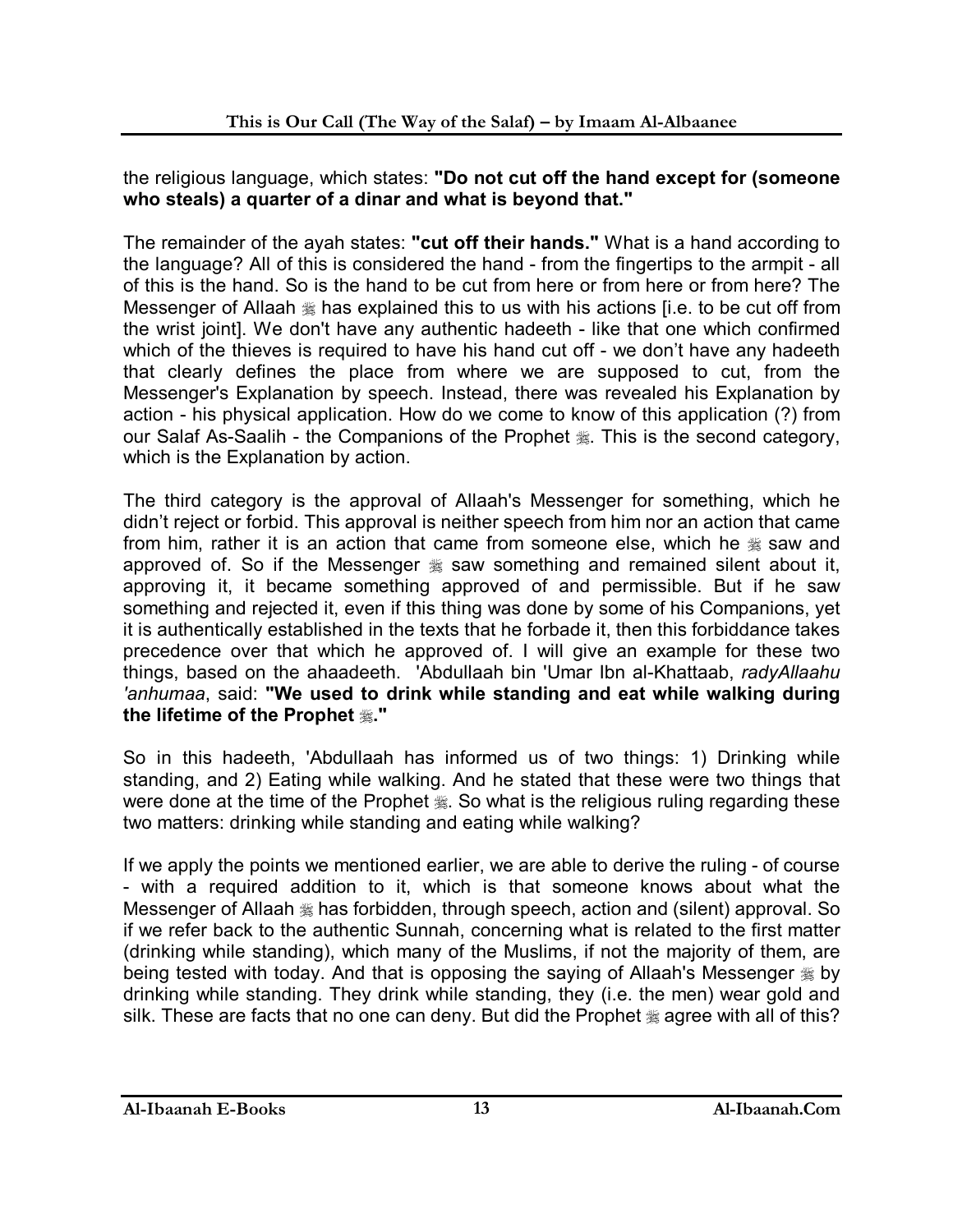The answer is that he forbade some of it and he approved some of it. So whatever he forbade then it falls into the bounds of evil (*munkar*) and whatever he approved, then it falls into the bounds of good (*ma'roof*). So he forbade drinking while standing in many ahaadeeth. And I do not want to go deep in mentioning all of them - so that firstly, we don't divert from the time that we have restricted ourselves to discuss this topic so we can take questions at the end, and secondly, this issue requires a special sitting in itself. But it is sufficient to present one authentic hadeeth, which has been reported by Imaam Muslim in his Saheeh, from the report of Anas bin Maalik, *radyAllaahu 'anhu*, who said: "The Messenger of Allaah  $*$  forbade drinking while standing."

#### And in another narration [of the hadeeth], he said: "The Messenger of Allaah  $\frac{46}{36}$ **restricted (others) from drinking while standing."**

Therefore, this thing which used to be done during the time of Allaah's Messenger  $\ddot{\ast}$ , as has been testified to in the report of Ibn 'Umar, was forsaken and restricted. So that thing which they used to do became forbidden, based on the Prophet's forbiddance of it. But the second part of the hadeeth (of Ibn 'Umar), which states that they used to eat while walking, we did not receive any report that the Messenger of Allaah  $\frac{1}{26}$  forbade this. So we derive from this (silent) approval, a religious ruling. So up to here, we have come to realize the strong need for relying on the way of the Salaf As-Saalih for understanding the Qur'aan and the Sunnah. And that no one can rely on his own knowledge, if not to say his ignorance, to understand the Qur'aan and the Sunnah.

After making clear this important condition of "upon the methodology of the Salaf As-Saalih", I must give you some examples. In the past, the Muslims split up into many sects. You hear about the Mu'tazilah, you hear about the Murji'ah, you hear about the Khawaarij, you hear about the Zaidiyyah, not to mention the Shi'a and the Raafidah and so on. There is no one amongst these groups, no matter how deep in misguidance they are, that does not share the same saying as the rest of the Muslims, which is that: "We are on the Qur'aan and the Sunnah." No one amongst them says: "We don't follow the Qur'aan and the Sunnah." And if one of them were to say that, he would completely leave the fold of Islaam. So then why did they split up so long as all of them rely on the Qur'aan and the Sunnah - and I bear witness that they do rely on the Qur'aan and the Sunnah for support. But how is this relying done? It is done without relying on the third foundation, which is what the Salaf As-Saalih were upon.

And there is another additional point that must be noted here - and it is that the Sunnah differs completely from the Noble Qur'aan in the sense that the Noble Qur'aan is preserved between the two covers of the *mus-haf*, as is well known to everyone. But as for the Sunnah, then for the most part, it is spread out in hundreds, if not thousands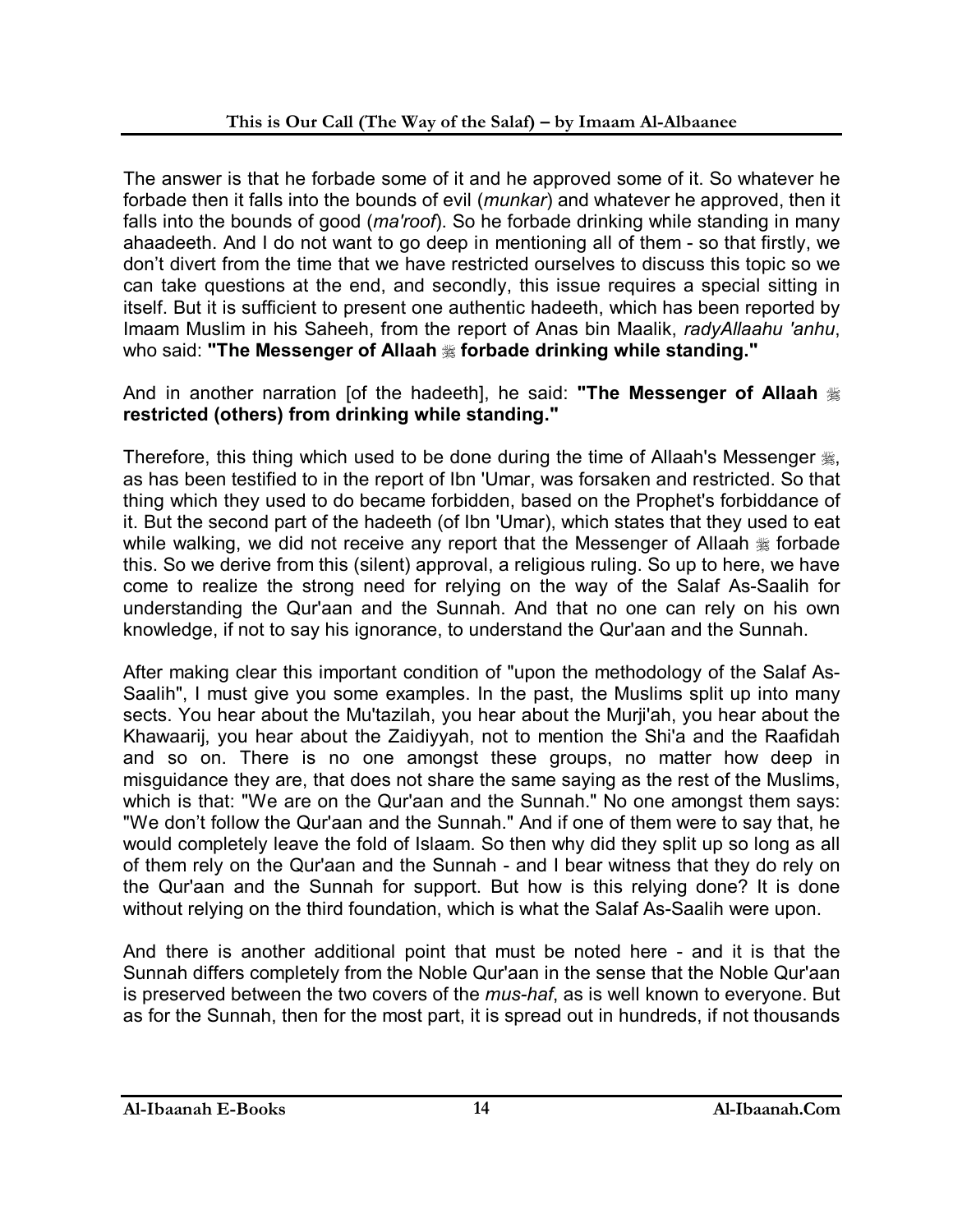of books, amongst which there is a very large portion of them that remain in the hidden world - the world of unprinted manuscripts.

Furthermore, even those books among them that are in print today, there are those ahaadeeth that are authentic and those that are weak. So those who rely on the Sunnah for support, whether they are from those who ascribe themselves to Ahl-us-Sunnah wal-Jamaa'ah and the methodology of the Salaf As-Saalih or they are from the other groups - many of them are not able to distinguish the authentic Sunnah from the weak Sunnah. So they fall into contradicting and opposing the Qur'aan and the Sunnah due to their relying on weak and fabricated ahaadeeth.

The point is that some of these groups that we just mentioned reject literal meanings stated in the Qur'aan and the prophetic Hadeeth, in the past and also in present days. [For example] The Noble Qur'aan affirms and gives the good tidings to the believers of a very great blessing they will receive in Paradise, which is that the Lord of the Worlds will reveal Himself to them and they will see Him. As one Salafee scholar stated:

"The Believers will see Him, (we believe this) without saying how it will be done or making comparisons to that, or giving examples of it."

The textual evidences from the Qur'aan and the Sunnah indicate this. So how can some of these past and present-day sects deny this great blessing? As for those groups in the past that rejected this seeing (of Allaah), then there was the Mu'tazilah. Today, according to what I know, there is not found any group on the face of this earth that says: "We are Mu'tazilah. We are following the beliefs of the Mu'tazilah." However, I did see a foolish man who announced publicly that he was Mu'tazilee. And he rejects many established facts from the Religion, acting out of rashness. So these Mu'tazilah reject this great blessing and they say with their weak intellects: "It is impossible that Allaah can be seen!" So what did they do? Did they reject the Qur'aan? Allaah says in the Qur'aan:

وُجُوهُ يَوُمَىٕذٍ نَّاضِرَةٌ ۗ ٱلِّيْ رَبِّهَا نَاظِرَةٌ ٱلْٓ ۖ

#### **"Faces on that Day will be bright, looking at their Lord."** [Surah Al-Qiyaamah: 22- 23]

Did they reject this ayah? No, they didn't reject it nor did they disbelieve or apostate. Up to today, the true Ahlus-Sunnah rule that the Mu'tazilah are upon deviance but they do not take them out of the fold of Islaam. This is because they do not reject this ayah,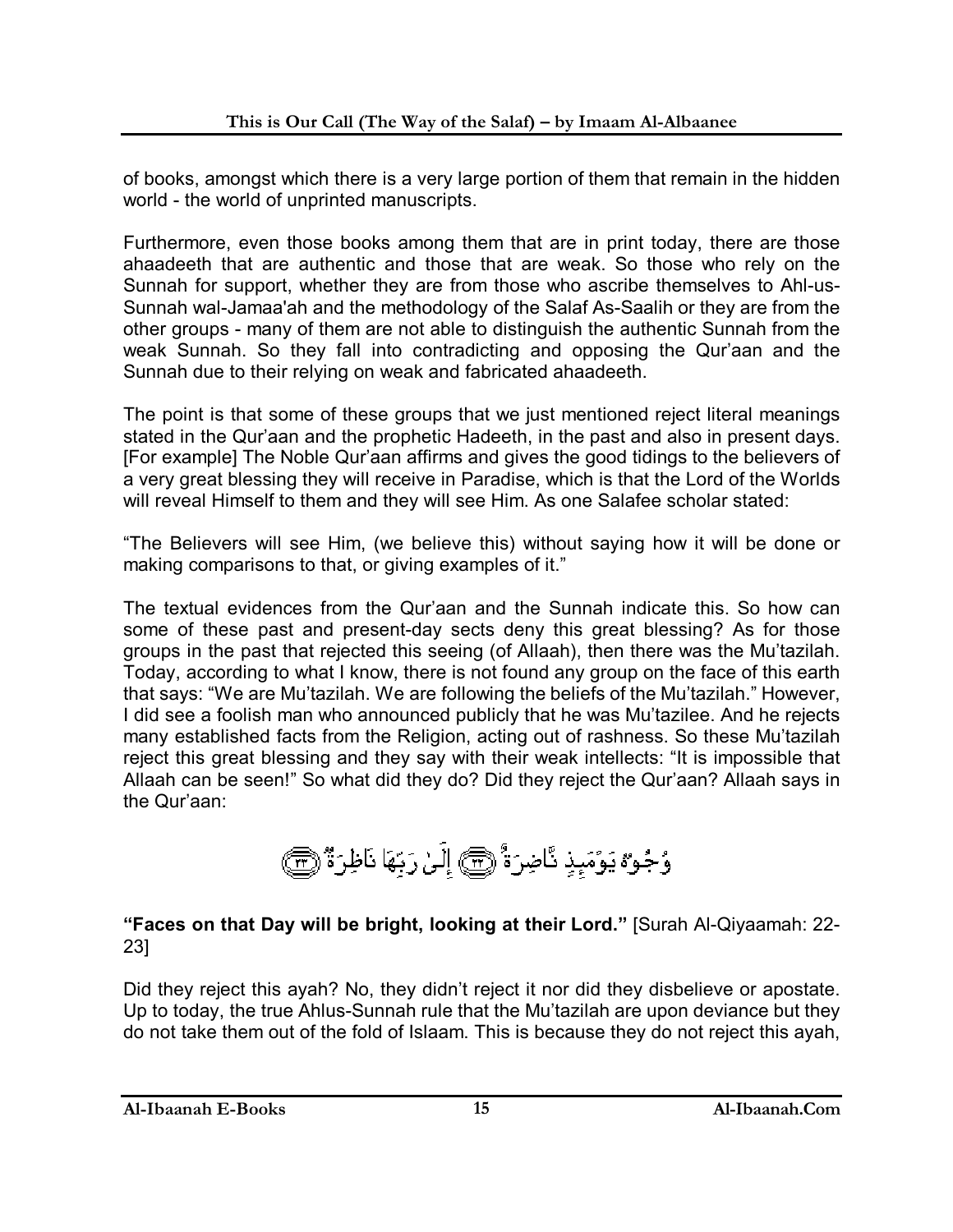but rather they reject its true meaning, of which its Explanation has been stated in the Sunnah, if we recall. Allaah says about the believers who will enter Paradise: **"Faces on that Day will be bright, looking at their Lord."** So they changed it's meaning they believe in the ayah's wording but they disbelieve in its meaning. And the wording, as the scholars say, is the mold of the meaning. So if we believe in the wording but disbelieve in the meaning, then this belief (Eemaan) neither nourishes nor avails against hunger. [i.e. is of no benefit]

So why did these people reject this seeing of Allaah? Their minds are constricted from imagining and conceptualizing that this slave (*'abd*), that is created and limited is able to see Allaah openly, similar to the case when the Jews requested from Moosaa (to see Allaah), so Allaah prevented them, as is found in that well known story [See Surah Al-Baqarah: 55-59, Allaah said to Moosaa]:

ٱنظُرُ إِلَى ٱلْجَبَلِ فَإِن ٱسْتَقَرَّ مَكَانَـهُۥ فَسَوُفَ تَرَىٰنِيَّ

**"Look upon the mountain, if it stands still, then you shall see Me."** [Surah Al-A'raaf: 143]

Their intellects were narrowed so they felt obliged to play with the Qur'aanic text and change its meaning. Why (?) - because their Eemaan (Faith) in the Unseen is weak and their Faith in their intellect is stronger than their Faith in the Unseen, which they were commanded to have faith in, in the beginning of Surah Al-Baqarah:

الَّمٓ ۞ ذَٰلِكَ ٱلۡكِتَـٰبُ لَا رَيۡبَ فِيهِ هُدًى لِّلۡمُتَّقِينَ ۞ ٱلَّذِينَ يُؤۡمِنُونَ بِٱلۡغَيۡب

**"Alif Laam Meem. This is the Book in which there is no doubt - a guidance to the Muttaqeen - (who are they?) - Those who believe (i.e. have faith) in the Unseen."** [Surah Al-Baqarah: 1-2]

Allaah is Unseen, so whenever our Lord talks about Himself, we must affirm that it is the truth and we must believe in it, because our intellects are very limited. The Mu'tazilah did not acknowledge this point, so that is why they denied and rejected many of the facts established in the Religion, such as Allaah's saying: **"Faces on the Day will be bright, looking at their Lord."** 

This goes the same for the other ayah, which is more obscure to these people than the first ayah, and it is the saying of Allaah: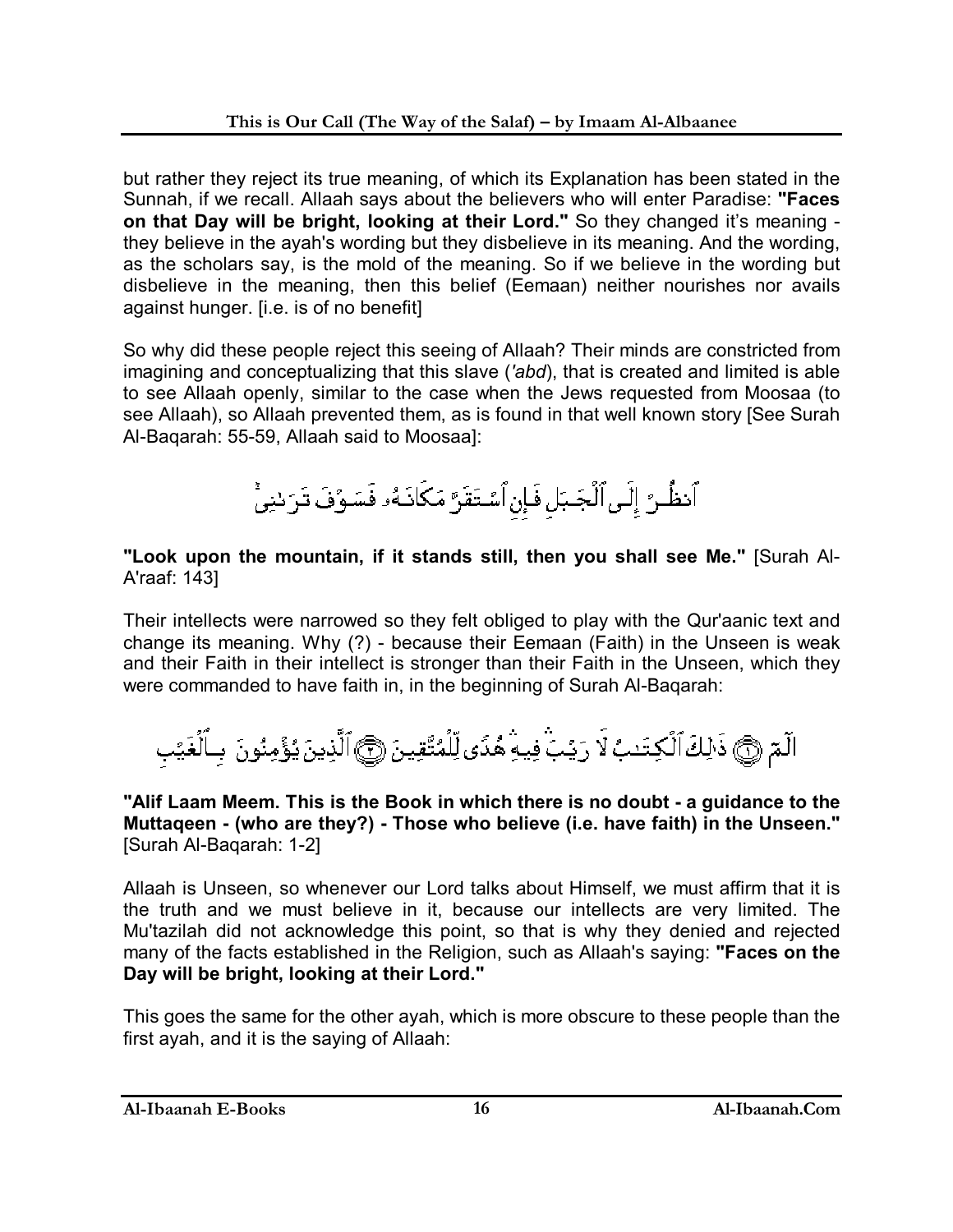**۞**لِّلَّـذِينَ أَحۡسَـنُوا۟ ٱلۡحُسۡـنَىٰ وَزِيَـادَةٌۚ

#### **"For those people who do good, they will receive** *Al-Husnaa* **(goodness) and**  *Ziyaadah* **(an increase to that)."** [Surah Yoonus: 26]

*Al-Husnaa* (goodness) here refers to Paradise, and the *Ziyaadah* (increase) here means, seeing Allaah in the Hereafter. This is what is stated in a hadeeth reported in Saheeh Muslim, with an authentic chain of narration from Sa'ad bin Abee Waqqaas, radyAllaahu 'anhu, who said: Allaah's Messenger  $\ast$  said: "**For those people who do good, they will receive** *Al-Husnaa***', (meaning) Paradise, 'and** *Ziyaadah***', (meaning) seeing Allaah."** 

The Mu'tazilah and also the Shi'ah, who are Mu'tazilah in their Creed, reject that Allaah will be seen, which is affirmed in the first ayah and explained by the Messenger of Allaah in the second ayah. And there are many ahaadeeth (reaching the level of *Mutawaatir*) from the Prophet  $*$  about this. So their *ta'weel* (distorting the true meaning) of the Qur'aan brought them to reject the authentic ahaadeeth of Allaah's Messenger  $\ddot{\textbf{x}}$ . So they left from the realm of being considered the Saved Sect - "That **which I and my Companions are upon."** 

Allaah's Messenger believed and had firm faith that the believers would see their Lord, because it is reported in the two Saheeh collections from the narration of a large group of Companions, such as Abu Sa'eed Al-Khudree, Anas bin Maalik - and outside of the Saheeh collections - there was Abu Bakr As-Siddeeq and so on – that the Prophet  $\frac{1}{26}$ said:

#### **"Indeed you will see your Lord on the Day of Judgement, just as you see the moon on a (clear) night in which there is a full moon - you have no problem in seeing it."**

What is meant by this is that you will not have any problem seeing Allaah just as there is no problem in seeing the moon on a clear night in which there is a full moon, with no clouds. They reject these ahaadeeth based on their intellects, so they have weak Eemaan (Faith). This is one example of the things that some sects of the past fell into, and also some sects of the present, such as the Khawaarij, believe in this too. From their ranks are the Ibaadiyyah who nowadays have become active in calling people to their misguidance. They have articles and treatises that they are spreading and distributing, by which they revive the many deviations, which the Khawaarij were known for (doing) in the past, such as their rejecting that Allaah will be seen in Paradise.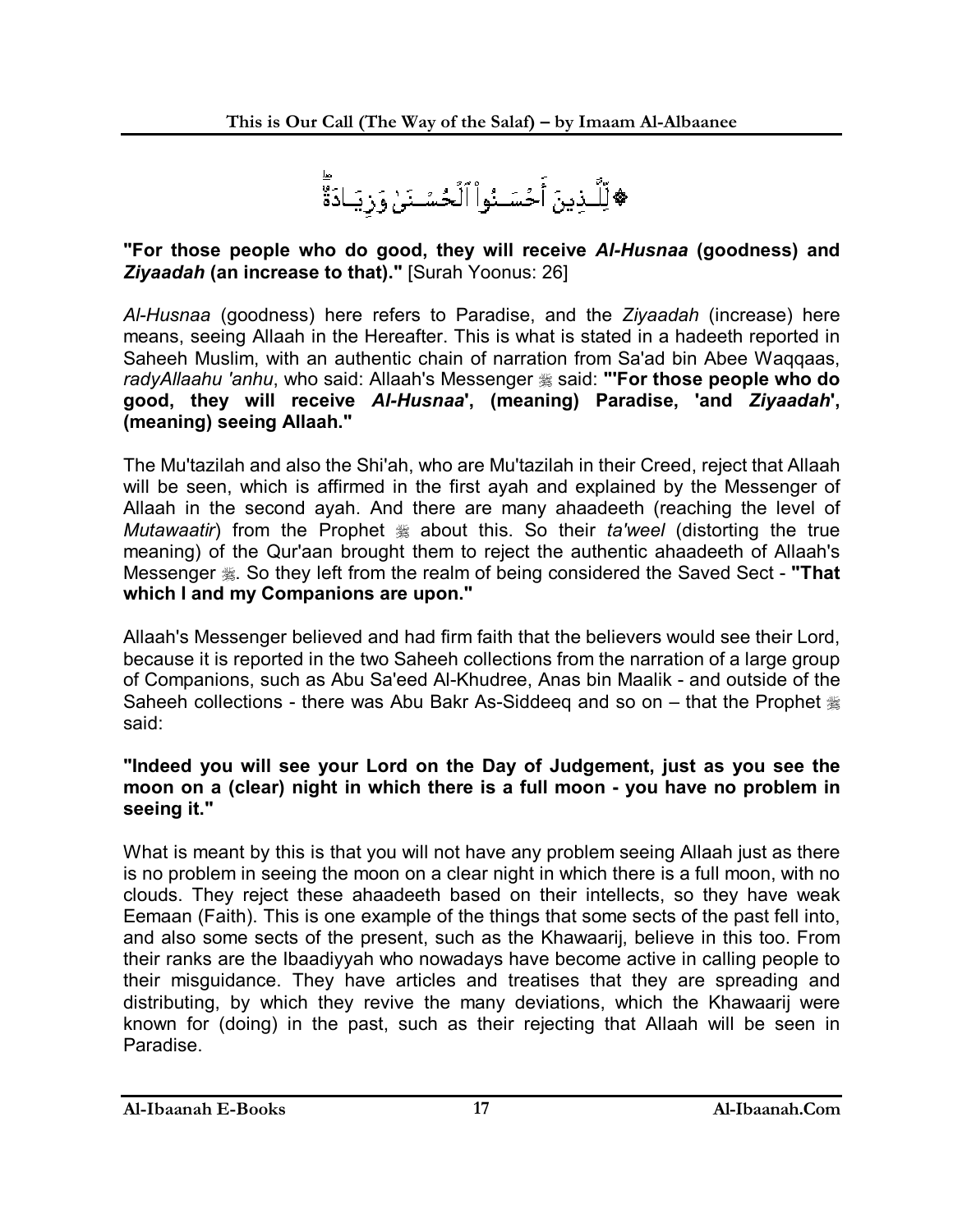Now we will present you with a present day example, which is the Qadiyanis. Perhaps you have heard of them. These people say as we say: **"I bear witness that there is no god that has the right to be worshipped except Allaah, and that Muhammad is the Messenger of Allaah."** 

They pray the five daily prayers, they establish the Jumu'ah prayer, they make Hajj and 'Umrah to Allaah's sacred House. There is no difference between us and between them - they are like the Muslims. However, they differ with us in many aspects of the Creed, such as their belief that the prophethood did not end. They believe that prophets will come after Muhammad and they claim that one of them came already to Qadiyan, a land in India. So (they say that) anyone that doesn't believe in this prophet that came to them, then he is a disbeliever. How can they say this when the ayah is clear:

كَانَ مُحَمَّدٌ أَبَآ أَحَدٍ مِّن رِّجَالِكُمٌ وَلَـٰكِن رَّسُولَ ٱللَّهِ وَخَاتَمَ ٱلنَّبِيِّــُنَّ

#### **"Muhammad is not the father of any amongst your men, but (rather he is) the Messenger of Allaah and the seal (last) of the prophets."** [Surah Ahzaab: 40]

How can they say this, when the ahaadeeth have reached the level of Tawaatur, (stating): **"There is no prophet after me."** So they changed the meaning of the Qur'aan and the Sunnah and they did not interpret the Qur'aan and the Sunnah as the Salaf As-Saalih interpreted them. So the Muslims also followed them in that without any disagreement occurring amongst them, until there came this deviant and misguided person, named Mirza Ghulaam Ahmad Al-Qadiyani who claimed to be a prophet. And he has a long story, which is not the focus of our subject now.

So he deceived many people who don't have knowledge of these facts, which preserves the Muslim from deviating, just as these Qadiyanis deviated with this Dajjaal who claimed prophethood for himself. What did they do with Allaah's saying: **"But (rather he is) the Messenger of Allaah and the seal (last) of the prophets?"** They said that it does not mean that there is no prophet after him, but rather the word *khaatam* refers to the Prophet's adornment. So just as the *khaatam* (seal or ring) is the adornment of the finger, then likewise, Muhammad is the adornment of the prophets. So then they did not disbelieve in the ayah. They did not say that Allaah didn't reveal this ayah unto the heart of Muhammad. Rather, they disbelieved in its true meaning.

So what good is having faith in the wording if there is no faith in the true meaning. If you have no doubt about this fact, then what is the way of coming to known the meanings of the Qur'aan and the Sunnah. You already know the way. It is not for us to